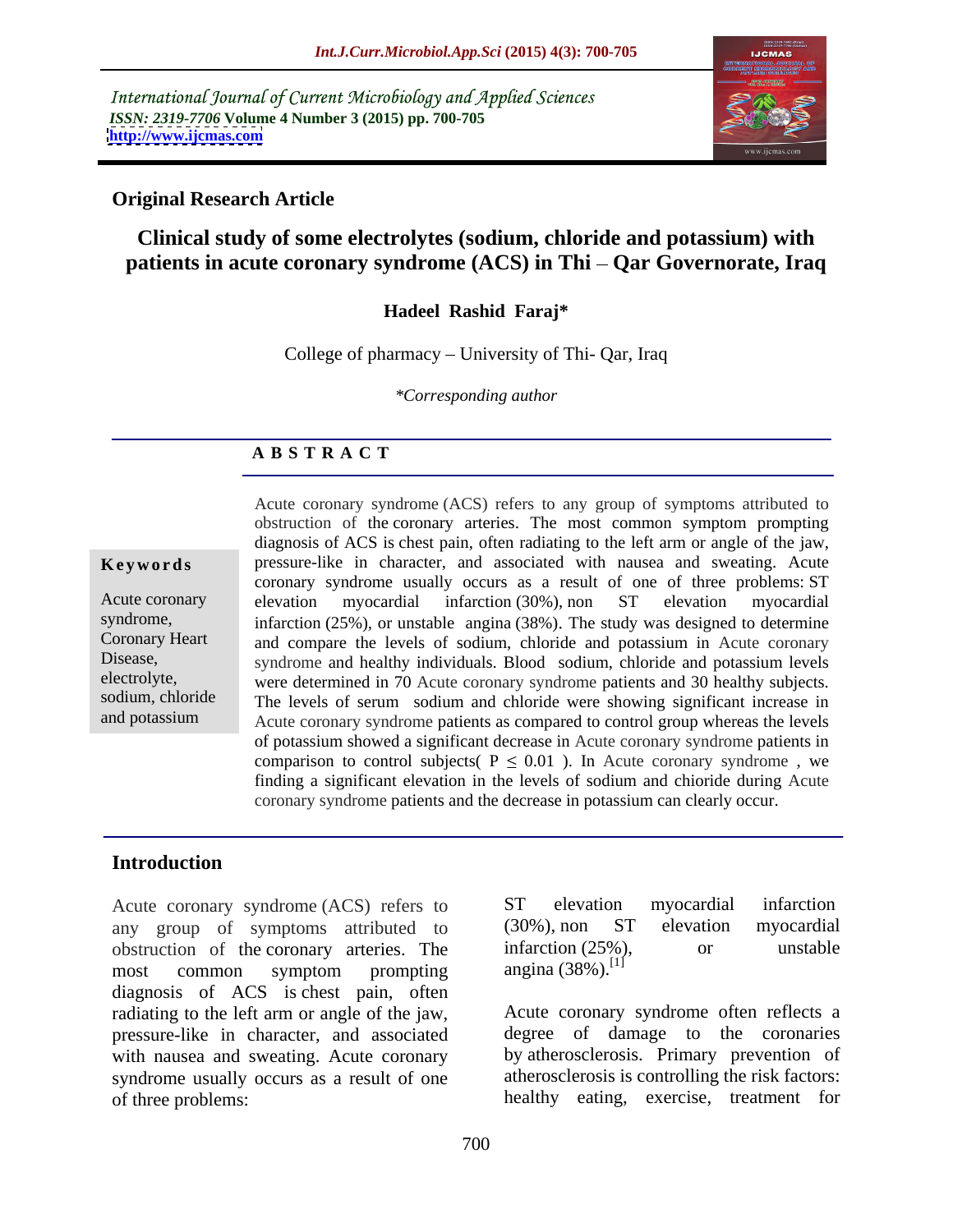hypertension and diabetes, avoiding acute and chronic excessive intake of both smoking and controlling cholesterol levels; ions can cause adverse health in patients with significant risk effect. However, only serum sodium is factors, aspirin has been shown to reduce the thought to be strongly correlated to blood risk of cardiovascular events. Secondary prevention is discussed in myocardial infarction . After a ban on smoking in all A diet high in sodium increases the risk of enclosed public places was introduced in hypertension in people with sodium Scotland in March 2006, there was a 17% sensitivity, corresponding to an increase in reduction in hospital admissions for acute health risks associated with hypertensions coronary syndrome. 67% of the decrease occurred in non-smokers.[2]

**Myocardial infarction** (MI; Latin: of dietary potassium can decrease risk of *infarctus myocardii*) or acute myocardial hypertension and instances of cardiovascular infarction (AMI) is the medical term for an disease have been proposed but not event commonly known as a heart attack. <br>An MI occurs when blood stops flowing found a strong inverse association between properly to a part of the heart, and the heart long-term adequate to high rates of muscle is injured because it is not receiving potassium intake and the development of enough oxygen. Usually this is because one of the coronary arteries that supplies blood to the heart develops a blockage due to an unstable buildup of white blood potassium is higher than that of cells, cholesterol and fat. The event is called sodium. Unfortunately, the average absolute "acute" if it is sudden and serious. intake of potassium of studied populations is

A person having an acute MI usually has sudden chest pain that is felt behind the sternum and sometimes travels to the left Additionally, the person may have shortness Teaching Hospital, especially in the men, but usually have shortness of breath, patients (70) diagnosed with (Acute and fatigue. $^{[4]}$ 

**Unstable angina (UN)** is angina pectoris

carefully controlled by the kidneys, and were separated and stored at (-20ºC)until

ions can cause adverse health effect. However, only serum sodium is pressure levels and cardiovascular disease $^{[6]}$ . .

sensitivity, corresponding to an increase in including cardiovascular disease.<sup>[7]</sup>

Possible mechanisms by which high intakes extensively studied, However studies have found a strong inverse association between cardiovascular diseases.[8]

The recommended dietary intake of potassium is higher than that of lower than that of sodium intake.<sup>[9]</sup>

# **Material and Methods**

arm or the left side of the neck. This study conducted at AL-Hussein of breath, sweating, nausea, vomiting, coronary care unit (CCU) , Biochemistry abnormal heartbeats, and anxiety. Women Laboratory, and specialist clinics. It experience fewer of these symptoms than included (100) subjects, control(30) and weakness, a feeling of indigestion, Myocardial Infarction andUnStableAngina). Teaching Hospital, especially in the coronary care unit (CCU) ,Biochemistry Laboratory, and specialist clinics. It patients(70) diagnosed with(Acute

caused by disruption of an atherosclerotic (UA)patients and controls were taken and plaque with partial thrombosis and possibly allowed to clot at room temperature in embolization or vasospasm.<sup>[5]</sup> empty disposable tubes centrifuge to **Sodium** and **chloride** serum levels are both minute (rpm)for 10min, the serum samples A bout (5mL)of blood samples of acute myocardial infarction(AMI),un stable angina separate it in the centrifuge at 3000 rotor per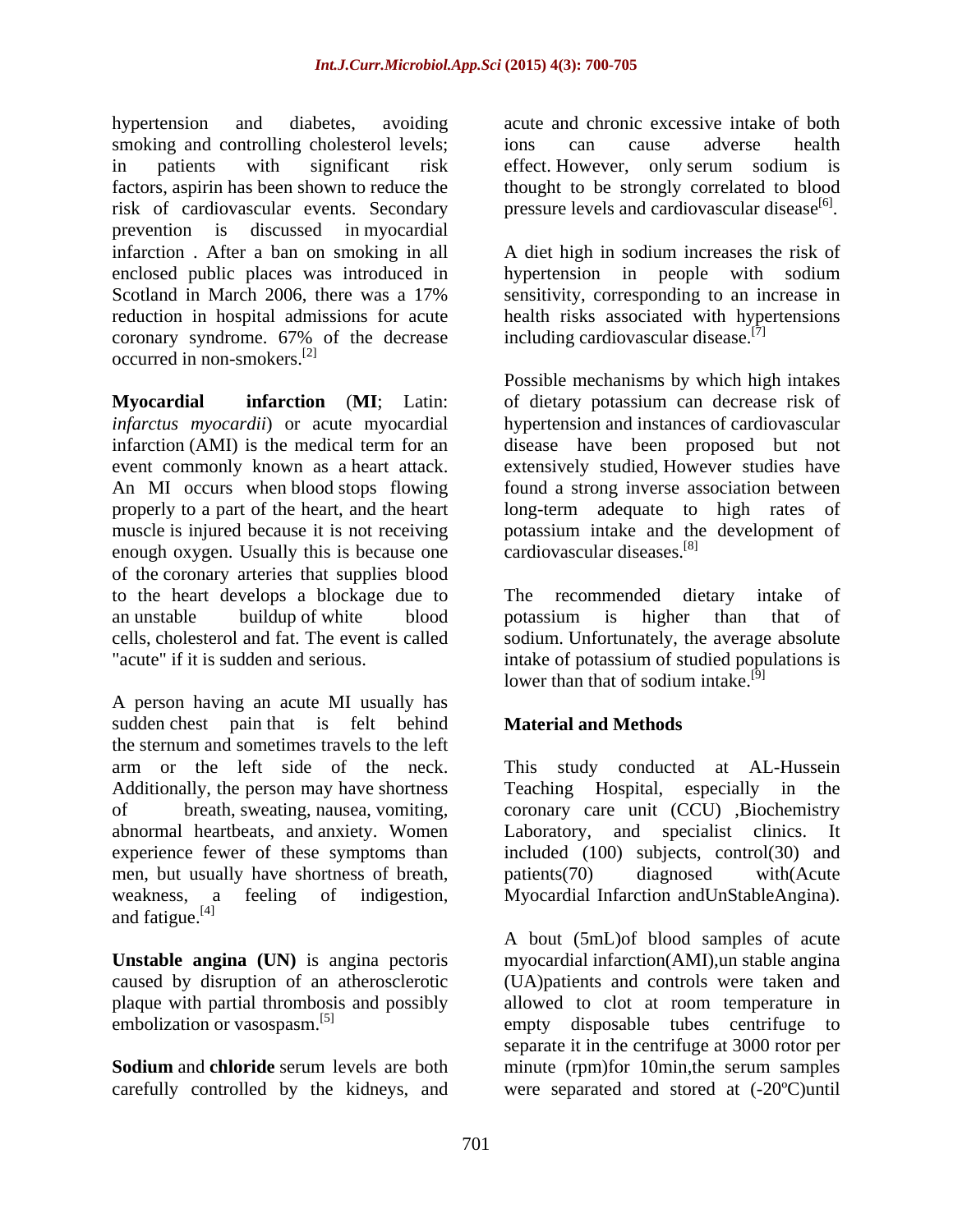analyzed for Sodium, chloride, and high-grade stenosis of the coronary arteries

The results were expressed as mean  $\pm$  which may terminate into ventricular

group.

(CI), and Potassium  $(K^+)$ . coronary arteriosclerosis. [11]

chloride (Cl<sup>-</sup>) were showing significant increase in Acute coronary syndrome pressure. Chloride with cations other than patients as compared to control group whereas the levels of Potassium  $(K^+)$  pressure, trials of blood pressure lowering, showed a significant decrease in Acute potassium has been given with chloride as coronary syndrome patients in comparison its anion. One must consider the possibility to control subjects. that the KCl is donating its chloride to some

Coronary artery disease has a number of hyperlipidemia..<sup>[10]</sup> end as NaCl.<sup>[12][13]</sup> hyperlipidemia..<sup>[10]</sup>

ischemia (cell starvation secondary to a lack of oxygen) of the myocardial cells.

potassium. can induce transient ischemia which leads to standard deviations (mean ± SD ). One way fibrillation leading to death. Typically, ANOVA-test was used to compare coronary artery disease occurs when part of parameters in different studied groups. P- the smooth, elastic lining inside a coronary values  $(P \le 0.01)$  were considered artery (the arteries that supply blood to the statistically significant. heart muscle) develops atherosclerosis. With Person correlation coefficient ( r ) was used hardened, stiffened, and swollen with all to test the correlation relationship among sorts of "gunge" - including calcium the different parameters in each patients deposits, fatty deposits, and abnormal **Results and Discussion** (hydroxyapatites) in the muscular layer of In this study we determined the effect of significant role in stiffening arteries but also these diseases on the Sodium  $(Na^+)$ , chloride for the induction of an early phase of the induction of <sup>a</sup> ventricular arrhythmia, which may terminate into ventricular atherosclerosis, the artery's lining becomes inflammatory cells - to form <sup>a</sup> plaque. Deposits of calcium phosphates the blood vessels appear to play not only a

The levels of serum Sodium  $(Na^+)$  and Sodium, with anions other than chloride, is ) and Sodium, with anions other than chloride, is ) were showing significant relatively ineffective in raising blood ) pressure, trials of blood pressure lowering, well determined risk factors. The most transforming sodium, which has been common risk factors include smoking, ingested without chloride, into potent, blood<br>family history, hypertension, obesity, pressure-raising NaCl. This possibility<br>diabetes, lack of exercise, stress, and seems relatively rem sodium is also ineffective in raising blood sodium that is ingested without chloride. Therefore, the KCl administration could be ingested without chloride, into potent, blood pressure-raising NaCl. This possibility seems relatively remote, as most sodium is

Limitation of blood flow to the heart causes Artery walls are analogous to a selectively Myocardial cells may die from lack of Circulating water and solutes in the body oxygen and this is called a myocardial maintain blood pressure in the blood, as well infarction (commonly called a heart attack). as other functions such as regulation of body It leads to heart muscle damage, heart temperature. When too much salt is muscle death and later myocardial scarring ingested, it is dissolved in the blood as two without heart muscle regrowth. Chronic separate ions -  $Na<sup>+</sup>$  and Cl. The water permeable membrane which allows sodium chloride to enter the blood stream. and Cl. The water . The water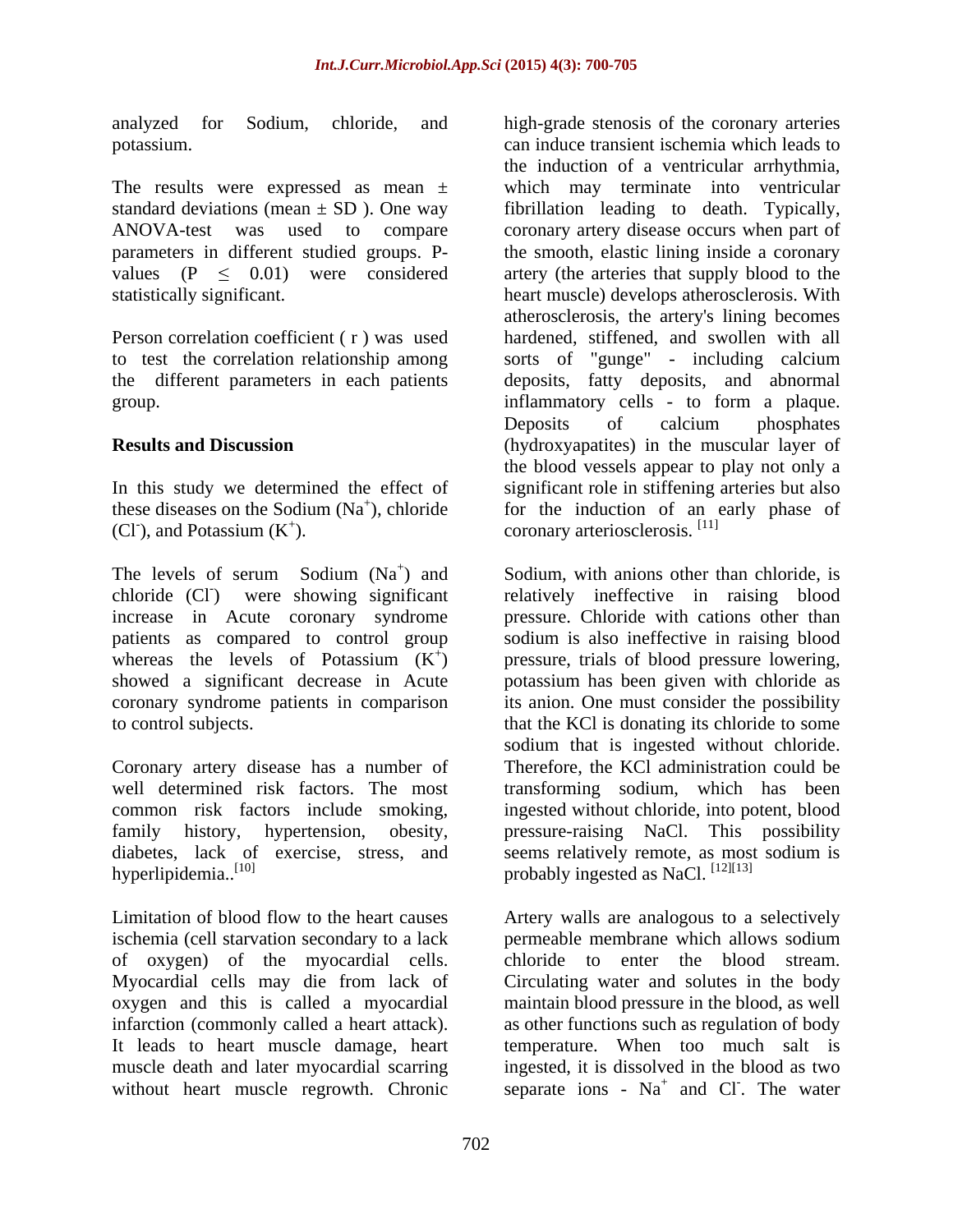potential in blood will decrease due to the **Hypokalemia** may result in membrane increase solutes, and blood osmotic pressure by experiment and provide the subsequent excrete excess sodium and chloride in the of hypokalemia include weakness, to increase inside blood vessel walls.<sup>[14]</sup>

health risks associated with hypertensions are cardiac arrhythmias and sudden death.<br>including cardiovascular disease.<sup>[15]</sup>  $[16]$   $[17]$   $[18]$ including cardiovascular disease.<sup>[15]</sup>

are often associated with compromised

will increase. While the kidney reacts to insufficient muscle contraction. Symptoms body, water retention causes blood pressure respiratory compromise, and paralysis. A diet high in sodium increases the risk of inversion, ST segment depression, and hypertension in people with sodium presence of U waves. The most serious sensitivity, corresponding to an increase in complication associated with hypokalemia potential in blood will decrease due to the Hypokalemia may result in membrane<br>increase solutes, and blood osmotic pressure hyperpeoplarization with subsequent<br>increase. While the kidney reacts to insufficient muscle contr hyperpolarization with subsequent of hypokalemia include weakness, Electrocardiogram changes can occur, including T wave flattening, T wave are cardiac arrhythmias and sudden death.<br> $[16]$   $[17]$   $[18]$  $, \frac{[17]}{[18]}$ , [18]

Hypernatremia in the ICU is also associated In Acute coronary syndrome , we finding a with an increased mortality risk. [16] significant elevation in the levels of sodium The symptoms associated with hypokalemia syndrome patients and the decrease in and chioride during Acute coronary potassium can clearly occur.

| <b>Table.1</b> Serum Sodium concentrations of (control), (AMI) and (UA) groups |  |
|--------------------------------------------------------------------------------|--|
|--------------------------------------------------------------------------------|--|

| Group   |        |                               |
|---------|--------|-------------------------------|
|         |        |                               |
|         |        |                               |
| control | $\sim$ | $\sim$ $\sim$ $\sim$          |
| AMI     |        | 1.402<br>140.2 ±4.4           |
| UA      |        | $140.6 \pm 8.71$ <sup>a</sup> |

\* Each value represents mean  $\Box$  SD values with non-identical superscript ( a , b or c ...etc.) were considered significantly differences (  $P \le 0.01$  ).

## **Table.2** Serum Chloride concentrations of( control ),(AMI) and( UA ) groups

| Group          | concentration (mmol/L)           |
|----------------|----------------------------------|
|                | $Mean + SD$                      |
|                | $\Omega$<br>$00.1 - 2.3$         |
| control<br>AMI | $\sqrt{2}$<br>4.2a<br>$100 - 12$ |
| <b>UA</b>      | 1017.77<br>$101.7 \pm 7.00$      |

- Legend as in table (1 )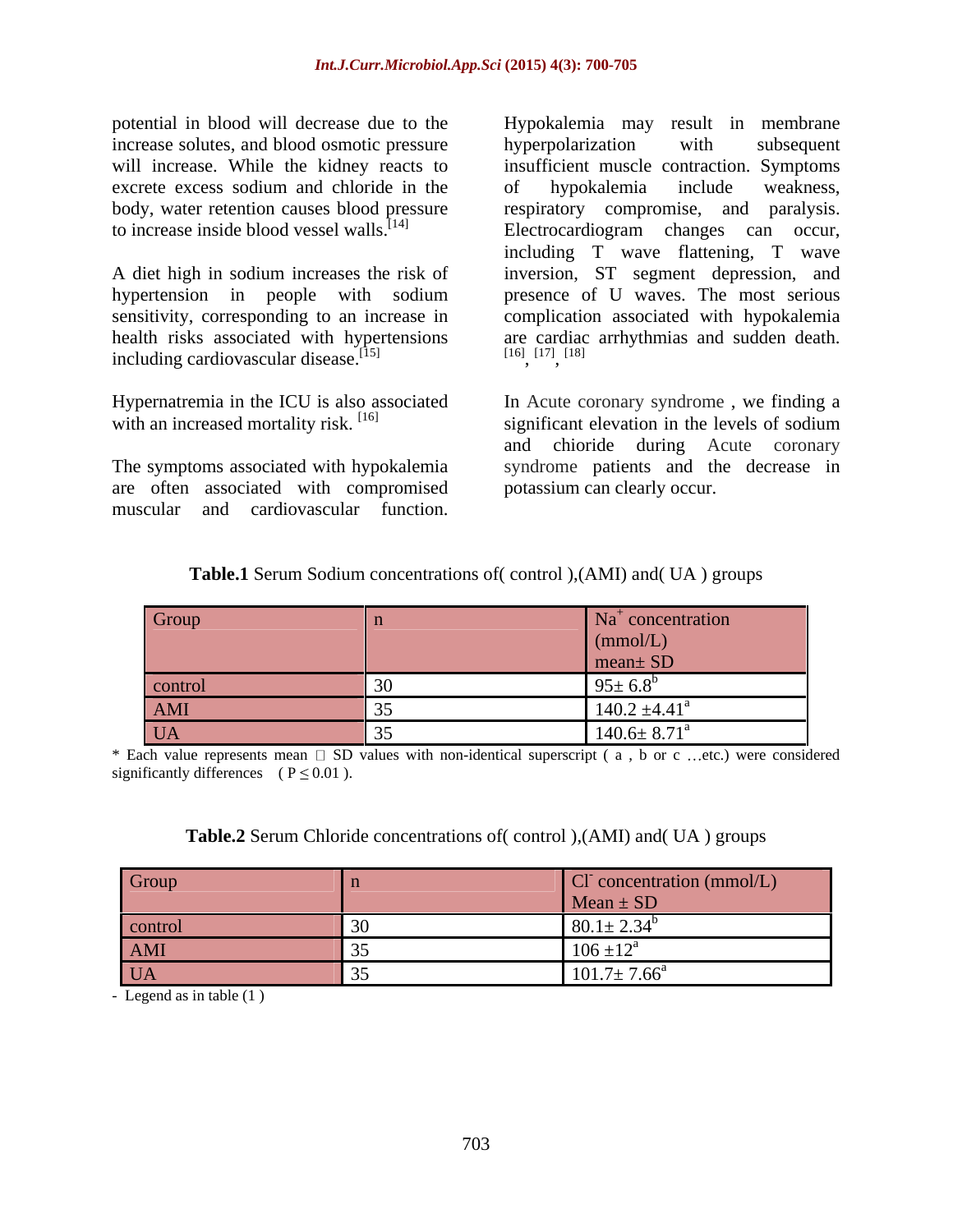### *Int.J.Curr.Microbiol.App.Sci* **(2015) 4(3): 700-705**

| Group         | toncentration (mmol/L)                                                  |
|---------------|-------------------------------------------------------------------------|
|               | $Mean \pm SD$                                                           |
| <b>COLLUT</b> | $0.0 - 1.0$                                                             |
| AMI           | $\sim$ $\sim$ $\sim$<br>$\sim$ $\sim$<br>- .<br>, __, .__               |
| U 1 1         | $\bigcap$ $\mathbb{Z}^n$<br>$\mathcal{L} \cdot 1 = 0 \cdot \mathcal{I}$ |

**Table.3** Serum Potassium concentrations of( control ),(AMI) and( UA ) groups

- Legend as in table (1 )



### **Classification of acute coronary syndromes [<sup>3</sup> ]**

- 1. Torres M, Moayedi S. "Evaluation of the patient". *Clin. Geriatr. Med.* 23 (2):
- 
- redefined--a consensus document of Cardiology Committee for the *physiology* 39:185–200; 1977.

**References Cardiol 36 (3):** 959–69; 2000.

acutely dyspneic elderly T, Hibi K, Tsukahara K, Kanna M, <sup>307</sup> 25 ; May 2007. . 2.Pell JP, Haw S, Cobbe <sup>S</sup> *et al.* "Smokefree Legislation and Hospitalizations men and women in terms of clinical for Acute Coronary Syndrome". *New*  features of ST-segment elevation *England Journal of Medicine*359 (5): 482–91; 2008.<br>
3.Alpert JS, Thygesen K, Antman E, *Journal 70 (3): 222–6;* March 2006. *Cardiol* <sup>36</sup> (3): <sup>959</sup> 69; 2000. 4. Kosuge M, Kimura K, Ishikawa T, Ebina Iwahashi N, Okuda J, Nozawa N, Ozaki H, Yano H, Nakati T, Kusama I, Umemura S "Differences between acute myocardial infarction". *Circulation* 

- Bassand JP. "Myocardial infarction 5. Robbins. Pathologic basis of disease 7th *Journal* 70 (3): 222–6; March 2006.<br>5. Robbins. Pathologic basis of disease 7th
- The Joint European Society of 6.Andersson, Bengt "Regulation of body Cardiology/American College of fluids". Annual review of edition; 2005. 6.Andersson, Bengt "Regulation of body fluids". *Annual review of*
- redefinition of myocardial 7. Morimoto, A; Uzu, T; Fujii, T; Nishimura, infarction". *J Am Coll physiology* 39:185–200; 1977.<br>7.Morimoto, A; Uzu, T; Fujii, T; Nishimura,<br>M; Kuroda, S; Nakamura, S;